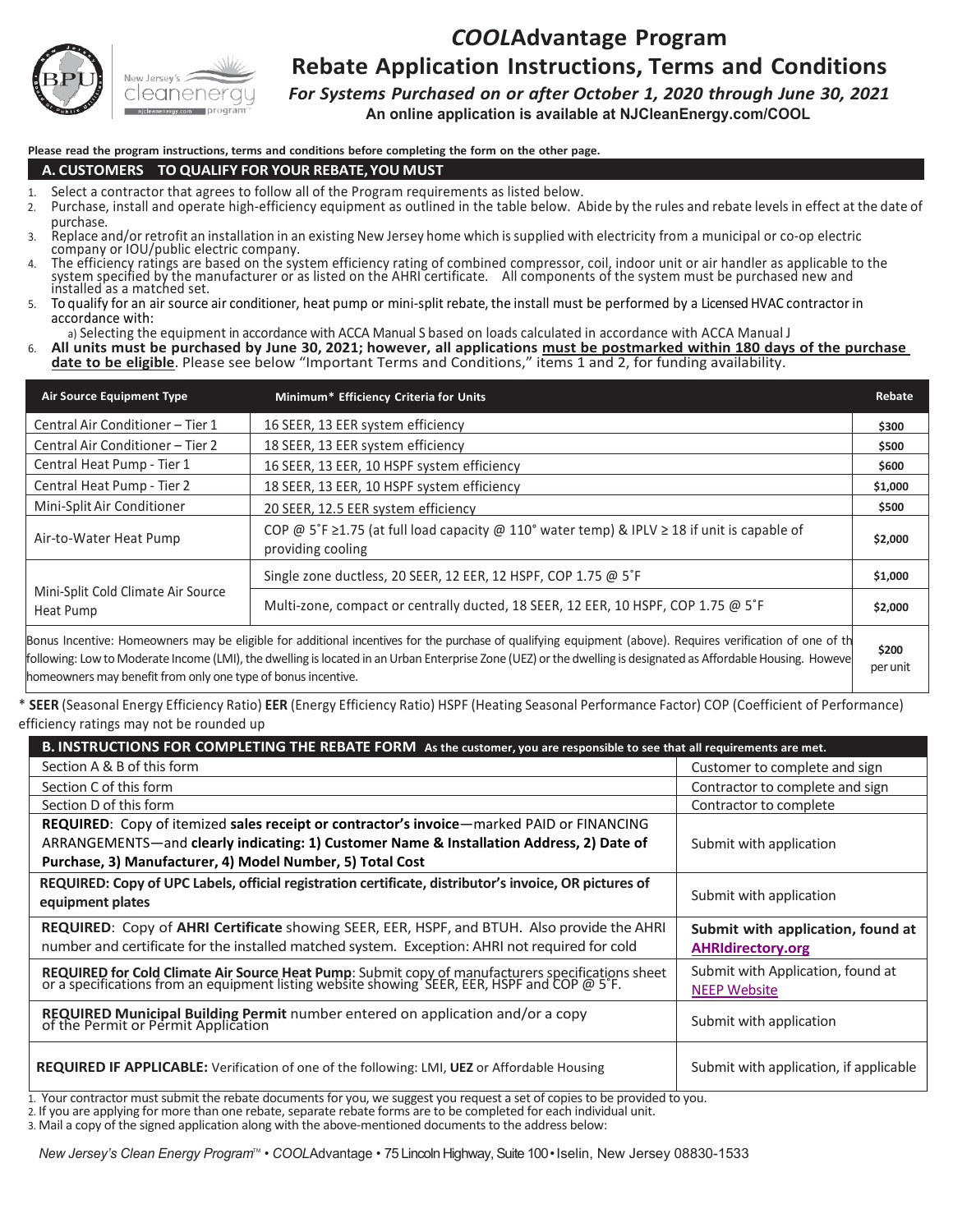

## *COOL***Advantage Program**

#### **Rebate Application Instructions, Terms and Conditions**

*For Systems Purchased on or after October 1, 2020 through June 30, 2021* **An online application is available at NJCleanEnergy.com/COOL**

#### **C. IMPORTANT TERMS AND CONDITIONS**

- 1. This program is based on availability of funds. Procedures, requirements and rebate levels are subject to change and the program is subject to cancellation without notice.
- 2. Funding for oil, propane, or municipal electric customers are provided through the Unites States Departments of Energy State Energy Program (SEP).
- 3. Due to the limited availability of funds, the program will terminate at the earlier of when funds are exhausted or June 30, 2021. Program termination will be posted on NJCleanEnergy.com.
- 4. It is the responsibility of the customer to assure that all requirements for the rebate are met and that all required documentation is provided by their contractor.
- 5. Failure to provide any of the required information will prevent processing of your application.
- 6. Rebate eligibility will be based on the equipment purchase date.
- 7. Incentives are available for the installation (retrofit) of qualified HVAC equipment in existing residential buildings; newly constructed homes are not eligible.
- 8. Please allow up to 120 days from the date New Jersey's Clean Energy Program (NJCEP) receives all required information to process your rebate.
- 9. If the customer portion of the rebate is to be assigned to another party, the customer must authorize this by completing and signing section B of the application form.
- 10. NJCEP reserves the right to inspect all installations in order to ensure compliance with all program requirements.
- 11. NJCEP provides no oversight or control over any contractor services related to this program. Responsibility for proper sizing of equipment, as well as delivery and workmanship related to any equipment or services the customer procures, rests exclusively with the contractor selected by the customer. NJCEP assumes no responsibility for oversight of contractor services.
- 12. NJCEP audits its rebate programs as a protection against consumer and/or contractor fraud. Any attempt to defraud NJCEP will result in automatic rejection of the rebate application and possible legal action.
- 13. Installations must be completed in accordance with all laws, codes and other requirements applicable under federal, state and local authority.
- 14. Customers participating in other programs within NJCEP or New Jersey Weatherization Assistance Programs may not be eligible for rebates.
- 15. UEZ bonus incentive requires UEZ verification of the home being in a designated UEZ. Submit screen shot of address look-up verification from [https://www.nj.gov/njbusiness/financing/uez/.](https://www.nj.gov/njbusiness/financing/uez/) LMI bonus incentive, submit copy of income verification letter received from EFS. Apply for the additional incentives via [https://app.energyfinancesolutions.com/consumerportal/Default.aspx.](https://app.energyfinancesolutions.com/consumerportal/Default.aspx) If approved, a resident will receive a letter from EFS stating that their income qualifies them for a bonus incentive.
- 16. Affordable Housing bonus incentive, submit a copy of an official document that identifies the dwelling as participating in a federal, state, or local affordable housing program. This includes, by way of example only, the New Jersey Department of Community Affairs listing of Affordable Housing available here

<https://www.state.nj.us/dca/divisions/codes/publications/developments.html>

as well as official documents showing identification by the documents regarding New Jersey Housing and Mortgage Finance Agency, United States Low Income Housing Tax Credit (LIHTC), and United States Housing and Urban Development (HUD).

**Mail a copy of the signed app and all required documents to:** *New Jersey's Clean Energy Program*, *COOL*Advantage 75 Lincoln Hwy, Suite 100 Iselin, NJ 08830 **For more information, contact 866.NJSMART**

©New Jersey Board of Public Utilities. All rights reserved. Keep copies of all documents for your records